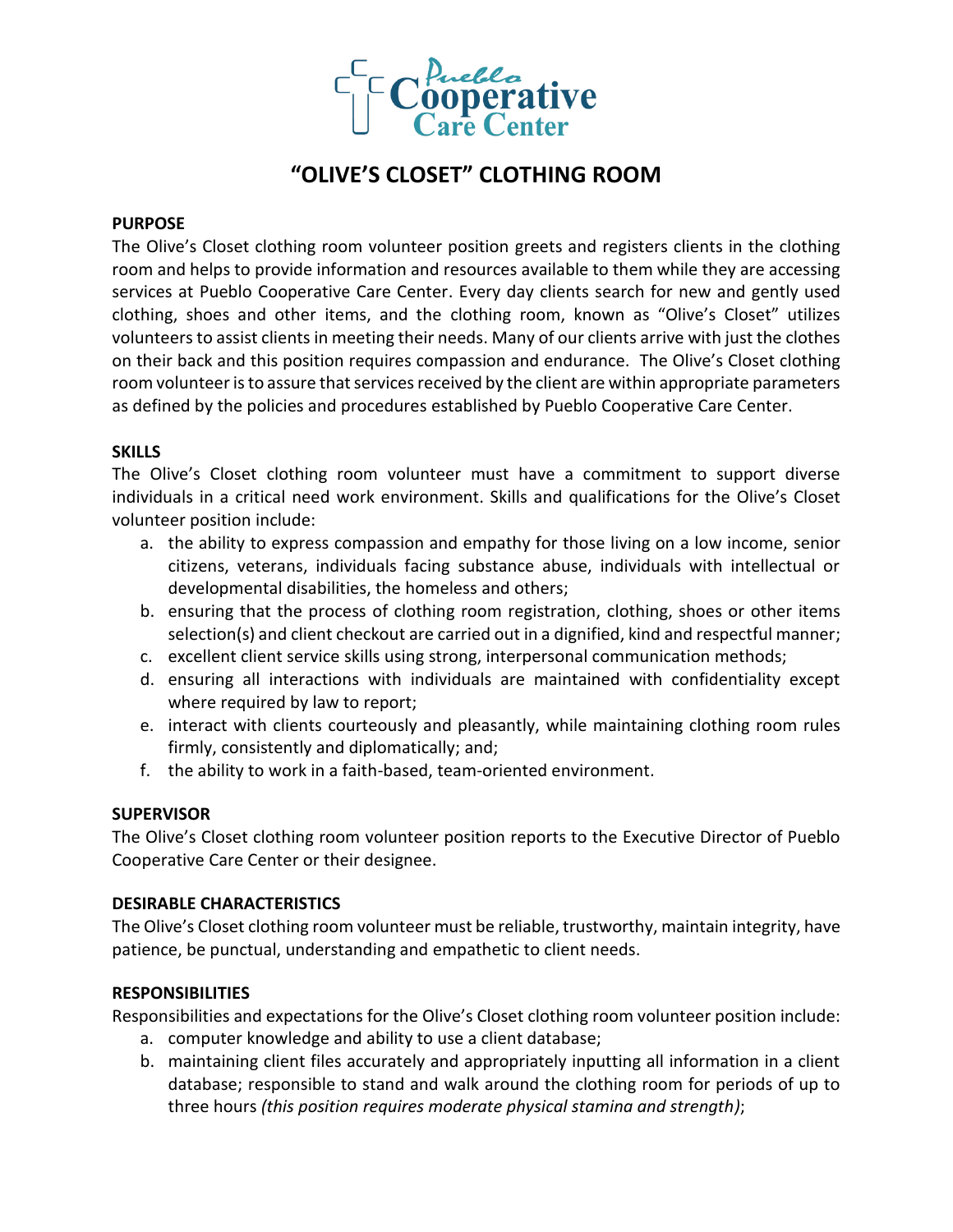

- c. the ability to identify client needs and provide appropriate responses, including assisting clients in identifying the size of clothing, shoes or other items they require as they may be unaware of the proper size;
- d. ability to sort, classify, organize, and display clothing in the clothing room within the criteria established by Pueblo Cooperative Care Center;
- e. committed to learning about and providing up-to-date information regarding programs and benefits to individuals seeking services.
- f. Ensure work area is safe, clean and organized.
- g. To assist in other work areas at Pueblo Cooperative Care Center as qualified and needed.

### **WORKSITE LOCATION** 326 West 8<sup>th</sup> Street

Pueblo, CO 81003

# **ORIENTATION & TRAINING**

Every volunteer serving at Pueblo Cooperative Care Center is required to complete a volunteer application prior to starting in any position. Program-specific orientation and job training are provided by the staff at Pueblo Cooperative Care Center followed by on-the-job training with individuals serving in that position. One-on-one mentoring with staff and experienced volunteers will be provided. As warranted, a volunteer may be requested and is expected to attend in-service education sessions as needed.

### **TIME COMMITMENT**

Shifts for volunteers can vary depending on the position an individual is volunteering for. All volunteers are asked for a commitment of a minimum of three and a half (3.5) hours per day, one day per week for six months. An individual's ability to maintain this commitment is expected.

### **MORNING MEETING**

Every volunteer is expected to attend the morning meeting each day they volunteer their services to receive all staff updates and the distribution of current information. Staff, volunteers and invited guests meet every morning, Monday through Friday at 8:40 a.m. to review available services, discuss upcoming events and activities, address security concerns and share in development activities including presentations, awards, recognitions, birthday celebrations and more. At the conclusion of the morning meeting, those who choose to participate in a prayer gather together and pray. Prayers are offered for Pueblo Cooperative Care Center, its volunteers, individual requests, names listed on the prayer list, clients and their prayer requests obtained from the prayer box. The decision to pray is entirely up to the volunteer and their decision to participate (or not) will be respected and honored. Group prayers are only offered at this time each day.

### **BENEFITS**

Volunteering time to help others helps bring good to a world in need and it gives every volunteer a sense of purpose. Volunteering helps individual's increase and enhance their physical, emotional and spiritual growth and it helps to build up communities both large and small.